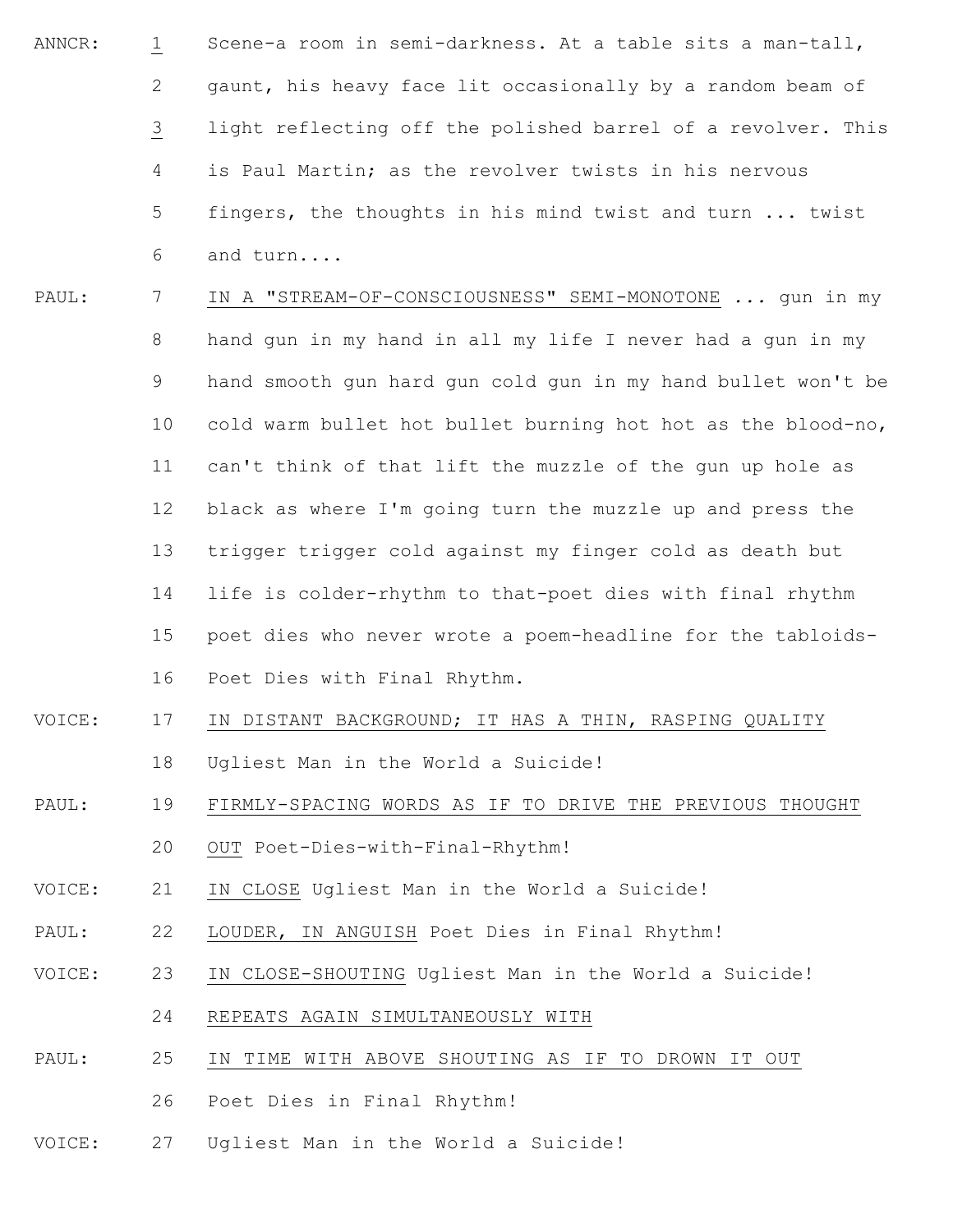PAUL: 1 No, no, stop! Stop!

# 2 VOICE STOPS KNIFE-CLEAN.

| PAUL:   | 3              | DOWN-IN AGONY Ugliest Man in the World! All right, I'll   |
|---------|----------------|-----------------------------------------------------------|
|         | 4              | think the thing for the last time tear the words around   |
|         | 5              | in my head over and over the way they've torn for thirty  |
|         | 6              | years! Ugliest Man in the World. Ugliest Man in the       |
|         | $7\phantom{.}$ | World. Ugliest Man in the World! Press the trigger and    |
|         | 8              | stop it press the trigger! No, no, I can't! Got to wait!  |
|         | 9              | Wait for what? For nothing! Nothing if I press the        |
|         | 10             | trigger nothing if I wait! Press the trigger NO!          |
|         | 11             | PAUSE                                                     |
|         | 12             | My chance  yes my chance to think  think it all out       |
|         | 13             | clearly for the first time in my life  how it started     |
|         | 14             | why it's ending this way  think it all out clearly        |
|         | 15             | from the very start  then press the trigger-              |
| MOTHER: | 16             | School today, Paul.                                       |
| PAUL:   | 17             | There's a start-first day of school-how old was I-nine or |
|         | 18             | ten-she kept me home away from others-I didn't know why   |
|         | 19             | until that day she said:                                  |
| MOTHER: | 20             | WITH A NOTE OF REGRET IN HER VOICE School today, Paul.    |
| PAUL:   | 21             | I said:                                                   |
| BOY:    | 22             | PAUL AS A BOY OF ABOUT TEN, A BRIGHT-VOICED LAD           |
|         | 23             | All right, Mother!                                        |
| PAUL:   | 24             | Before the teacher could answer Mother hurried out of the |
|         | 25             | room and left me there. The teacher's eyes were on me-    |
|         | 26             | small eyes, worried eyes, thin mouth opened-turned to the |
|         | 27             | faces lifting below her-                                  |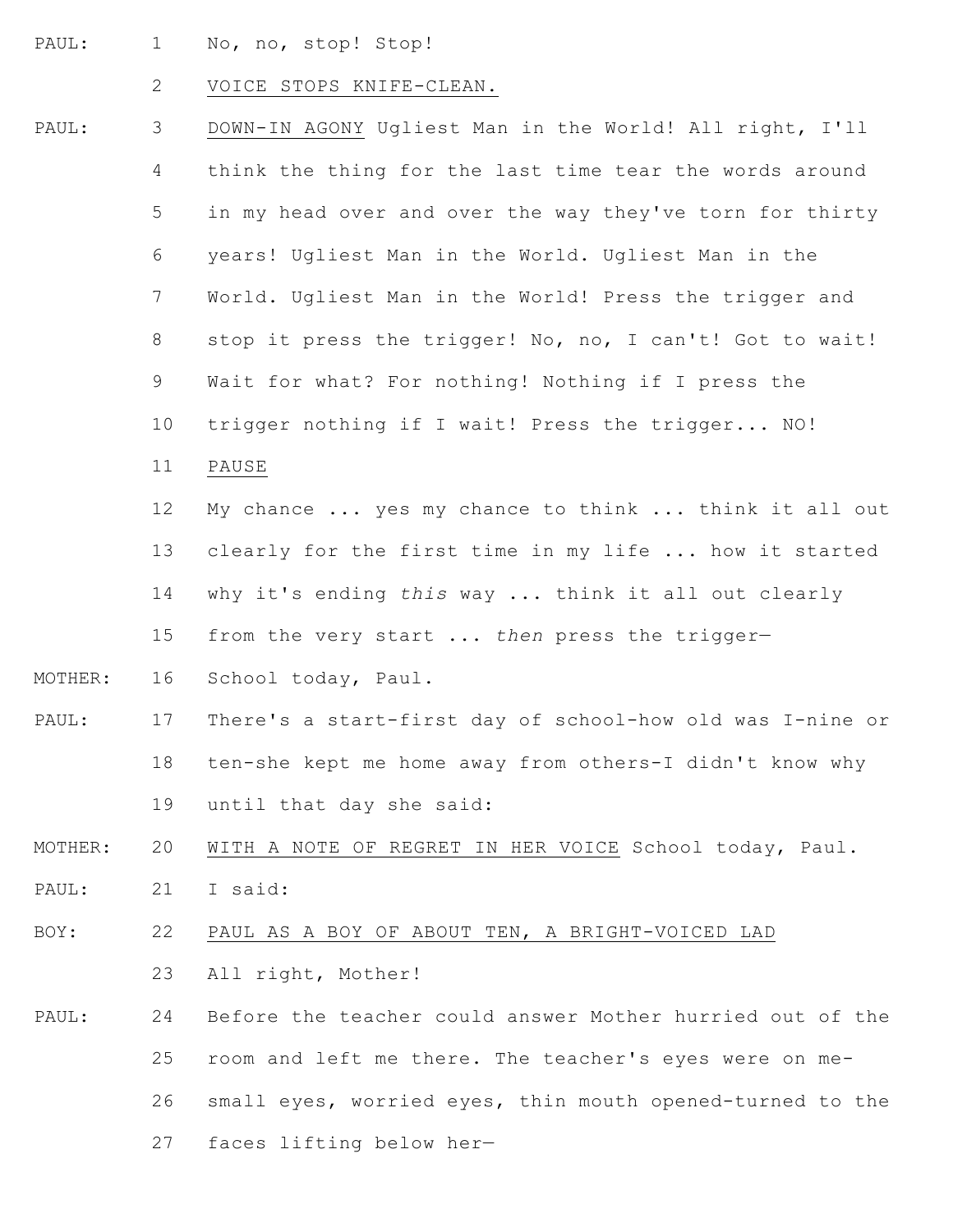TEACHER: 1 2 3 FADING IN FAST WITH SLIGHT ECHO Your attention, children! I-I want you to meet a new classmate. His name is ... uh ...

BOY: 4 Paul Martin!

- PAUL: 5 6 7 For a moment not a sound-row on row of children looking up at me, staring up at me, gaping up at me.... And then...
- SOUND: 8 9 SOUND OF A SINGLE CHILD'S LAUGHTER BEGINNING IN DISTANT BACKGROUND, PAINTING THE PICTURE OF ONE OF THE SCHOOL
	- 10 CHILDREN IN THE ROOM INVOLUNTARILY BURSTING INTO LAUGHTER
	- 11 AT THE SIGHT OF THE NEW CLASSMATE'S FACE.
- PAUL: 12 One of them started laughing!
- SOUND: 13 SOUND OF ANOTHER CHILD'S LAUGH JOINING THE FIRST-ONE BY ONE
	- 14 OTHER CHILDREN JOIN IN UNTIL THE ROOM RINGS WITH DERISIVE
		- 15 SHRILL LAUGHTER OF CHILDREN.
- PAUL: 16 THROUGH THE LAUGHTER, DAZEDLY Another laughing-another-and
	- 17 another! Laughing, laughing, I stood there a little boy
	- 18 looking down at their twisting mouths my ears filled with
		- 19 the sound of them! Making fun of me I knew that, but *why?*
		- 20 *Why?*
- SOUND: 21 LAUGHTER STOPS KNIFE-CLEAN.

CHILD'S

22

- VOICE: 23 WHISPERING DERISIVELY Ugliest boy in the world!
- PAUL: 24 25 26 27 DOWN Ugliest boy in the world ... that's why you kept me away from children, Mother, kept me away until you didn't dare to any longer. AGONIZEDLY Oh, Mother, Mother, before you let others see me why didn't you close your hands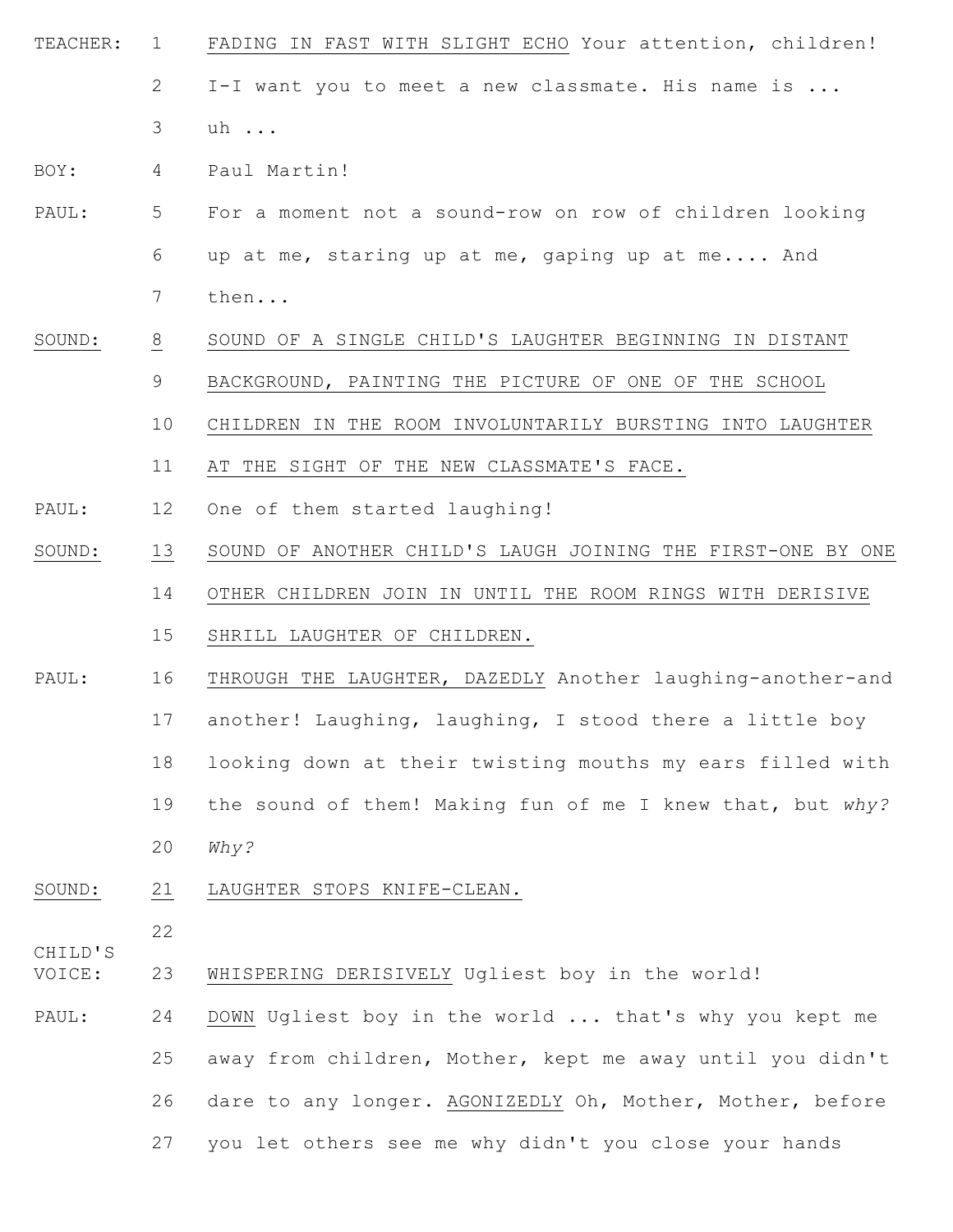- 1 around my neck, put a knife in my heart, drown me, bury
	- 2 me, put me away where eyes couldn't see me ...
- SOUND: 3 SOUND OF SMALL BOY CRYING HEARTBROKENLY, CONTINUING BEHIND:
- PAUL: 4 But you didn't, so this was my boyhood-tears, tears
- 5 without end-a boyhood of tears, a boyhood of tears....
- SOUND: 6 SOUND OF CRYING OF SMALL BOY'S VOICE FADING OUT, THEN:
- PAUL: 7 8 Took me out of school-kept me away from all the others-what good was it? I knew, I knew!
- VOICE: 9 WHISPERING There wasn't a mirror in the house!
- PAUL: 10 There wasn't a mirror in the house!
- MINISTER: 11 FADING IN FAST We have committed your beloved to the keeping
	- 12 of the mother earth which bears us all. Cherish the memory
	- 13 14 of her words and deeds and character. FADING Good night, my boy ...
- PAUL: 15 16 Alone ... so quiet in the house ... I sat down.... So quiet...
- SOUND: 17 SOUND OF TICKING OF CLOCK, CONTINUING BEHIND:
- PAUL: 18 And then suddenly as if the clock were talking to me-yes, I
	- 19 Remember ... IN TIME TO TICK-TOCK OF CLOCK Look-at-your-
	- 20 self, look-at-your-self! Look-at-Yes!
- SOUND: 21 SOUND OF TICK-TOCK STOPS KNIFE-CLEAN.
- PAUL: 22 Look at myself! That's what I'd do! Never had looked at
	- 23 myself-never had seen what I looked like-I hadn't dared, I
	- 24 hadn't wanted to but now I had to know-had to, had to! A
		- 25 mirror-had to find a mirror-surely Mother had kept one
	- 26 mirror somewhere!
- SOUND: 27 SOUND OF OPENING OF DRAWERS AND SHUFFLING THROUGH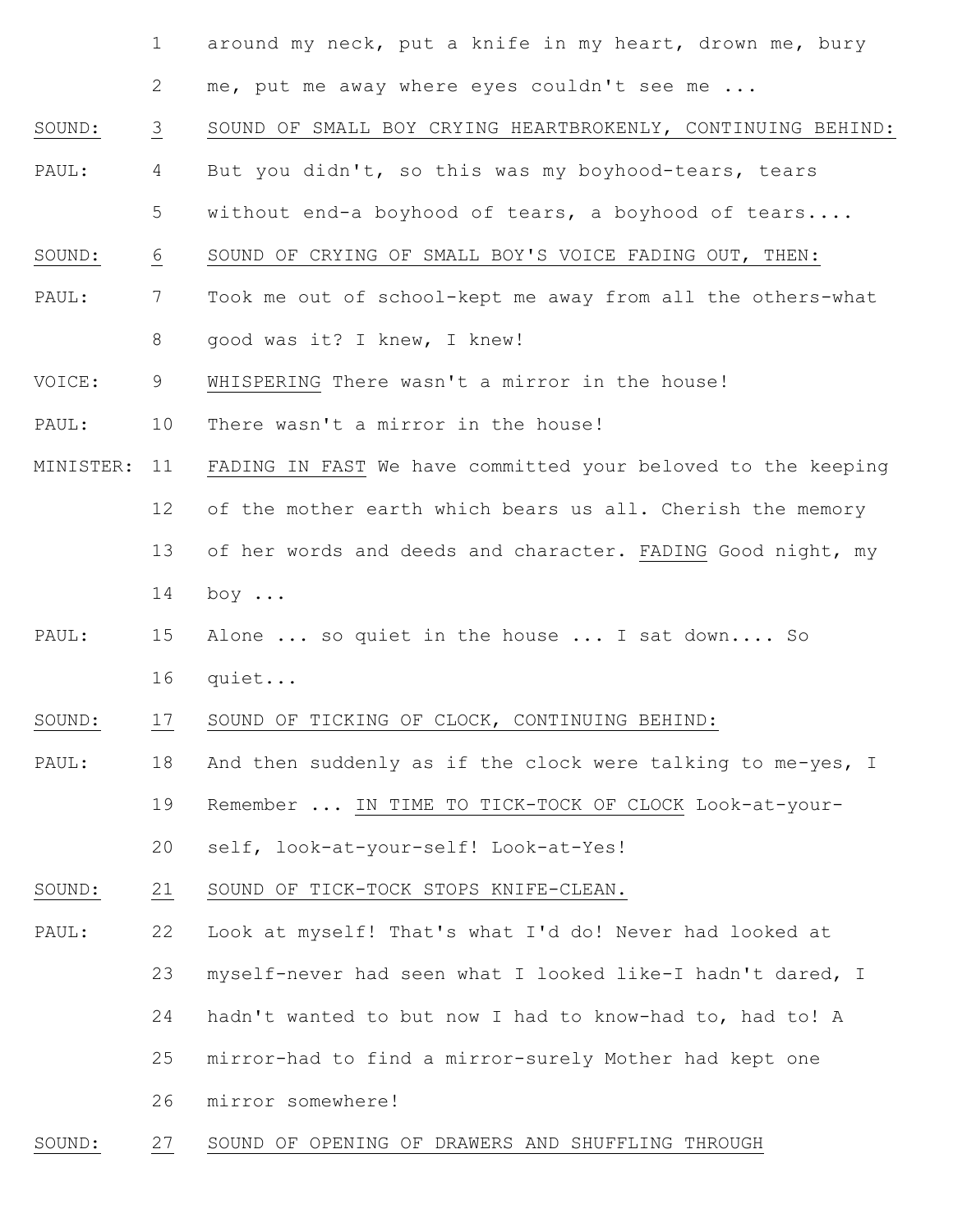### 1 MISCELLANEOUS OBJECTS

- PAUL: 2 3 4 Drawer after drawer ... a mirror, surely there was a mirror. Mother gone, I was alone, a life to make, my face perhaps it wasn't...
- SOUND: 5 SOUND OF DRAWERS STOPS WITH:
- PAUL: 6 7 A mirror-yes-there was one wrapped and hidden where she thought I'd never find it! Tore the paper off!
- SOUND: 8 SOUND OF TEARING PAPER.
- PAUL: 9 I kept my eyes shut until the glass was clear-and then I
	- 10 looked! CRIES OUT IN MINGLED HORROR AND ANGUISH. Ahh!
- SOUND: 11 12 SOUND OF CRASH OF GLASS, PAINTING PICTURE OF HIS FLINGING THE MIRROR TO THE FLOOR.
- PAUL: VOICE: PAUL: 13 14 15 16 17 18 19 20 21 22 23 24 25 LOW My face ... can I bear the memory of my face? Can I think of it even now gun in hand? Yes, I will, I will! What did I see-what is my face ... HIS VOICE NOW BECOMES STRAINED AND TIGHT WITH REPRESSED ANGUISH. A brow? No brow! A thing that sloped away sharply-quickly-like a peaked roof half fallen in! Nose? A thick wad of ugly flesh protruding out between two close-set eyes! My eyesmy eyes-Mother of God, my eyes! Two tiny red-rimmed greenflecked globes that stood far out beyond the lids and twinkled like a fat round pig's! My eyes! *That* was why they laughed at me! My eyes! DERISIVELY IN CLOSE Ugliest Man in the World! Yes ... I was that.... No longer boy-ugliest *man* in the
	- 26 world.... Not even tears could help me now ...
- SOUND: 27 SOUNDS OF BUSY STREET CONTINUING IN DISTANT BACKGROUND.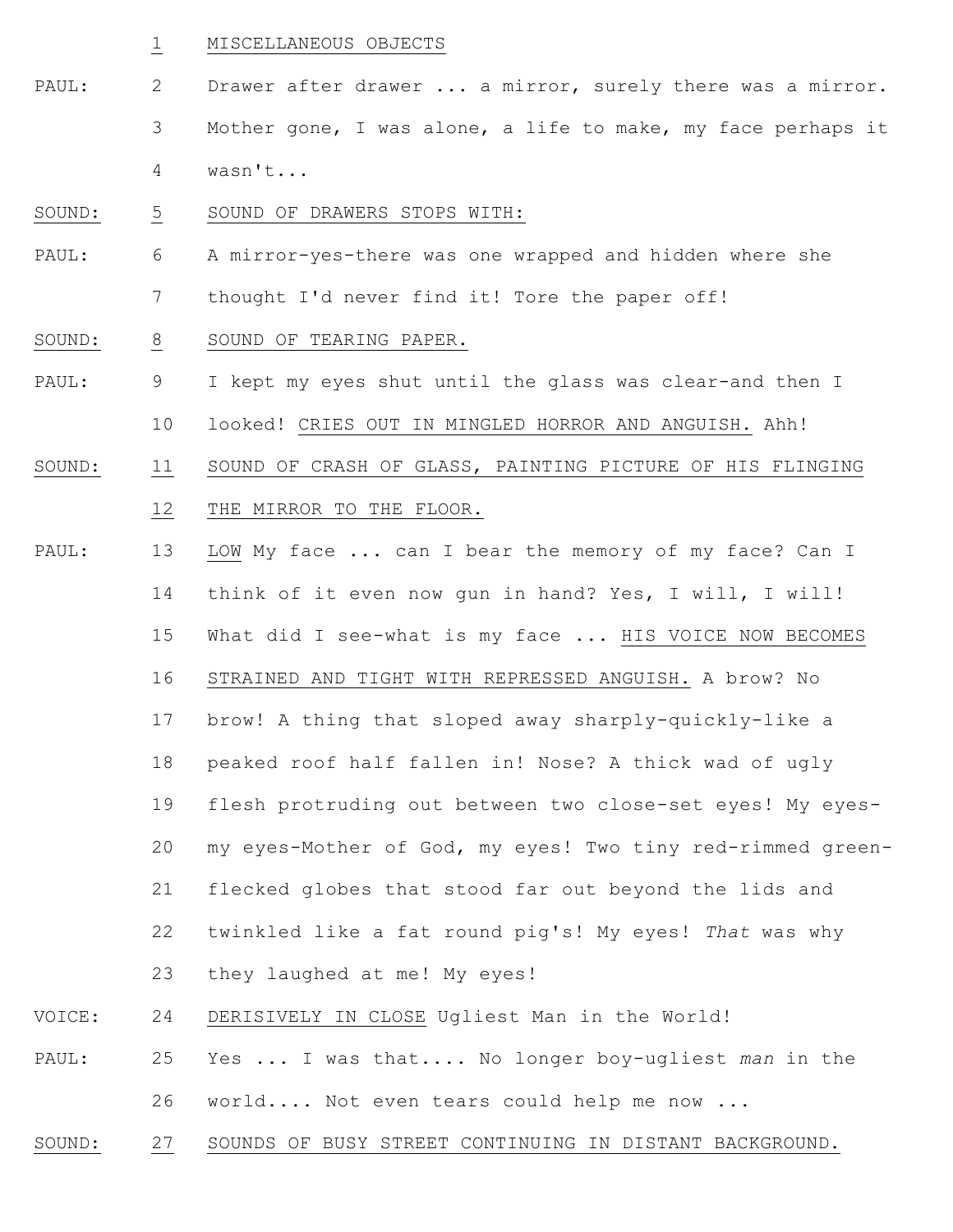- PAUL: 1 The world outside-at last I had to go out into it-make a
	- 2 living-get a job.
- SOUND: 3 STREET SOUNDS RISE, THEN CONTINUE BEHIND:
- VOICE: 4 Job? You want a job?
- PAUL: 5 Job. ...
- VOICE: 6 Work for *me?* Hah!
- PAUL: 7 MORE HOPELESSLY job ...
- VOICE: 8 Say, ya think I'm runnin' a circus side-show?
- PAUL: 9 Job.
- VOICES: 10 VOICES IN ALTERNATION WITH INCREASING TEMPO *:* Get out! ...
	- 11 Circus side-show! ... Get out! ... Circus side-show! ...
	- 12 Get out! ... Circus side-show! Side-show! Side-show!
	- 13 IN CLOSE Side-show!
- SOUND: 14 SOUND OF CIRCUS-CALLIOPE, CROWDS, ETC., PAINTING A PICTURE
	- 15 OF A CIRCUS LOT. WE HEAR THE SPIEL OF A BARKER FAR BACK.
		- 16 ALL THIS FADES IN BACKGROUND AND CONTINUES BEHIND
- BARKER: 17 18 IN BACKGROUND Step up, ladies and gents, step up! The one and only... ETC., AD LIB.
- PAUL: 19 IN A WAY THAT BELIES HIS WORDS Wasn't bad there ...no...
- BARKER: 20 21 22 FADING IN FAST ... that's what I said, come on, ladies and gents, that's what I said, the Ugliest Man in the World! At only a dime! The very small part of a dollar! *(Fading)*
	- 23 Something to talk about, something to tell your children and
	- 24 your grandchildren when you get home-you saw the Ugliest Man
	-
	- 25 in the World! That's it, step closer, closer, closer....
	- 26 HIS VOICE FADES AND CONTINUES BEHIND:
- PAUL: 27 SLOWLY Didn't mind ... after a while. ... Faces looking up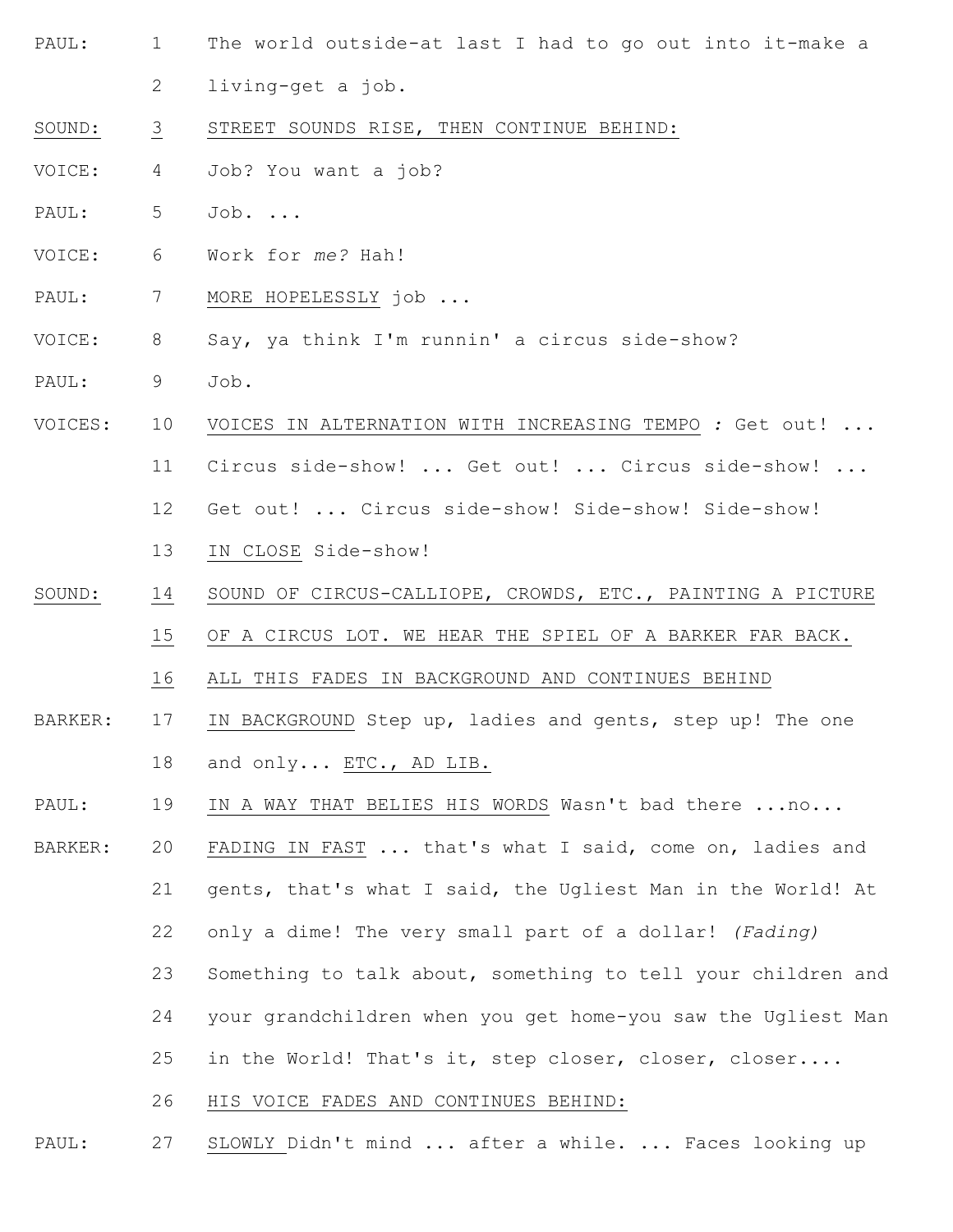|        | $\mathbf{1}$   | at me again - staring, whispering, getting their dime's      |
|--------|----------------|--------------------------------------------------------------|
|        | $\mathbf{2}$   | worth - spieler talking-faces staring-whispers-snickers-     |
|        | 3              | didn't mind, why should I? I could get away from them! Yes,  |
|        | 4              | stand there in the noise and laughter - and leave them far   |
|        | 5              | behind! Leave the smell of them and the noise of them and    |
|        | 6              | the twisting faces of them. Shut my eyes and leave them!     |
|        | 7              | Quickly! Quickly!                                            |
| SOUND: | $\overline{8}$ | ALL THE SOUND OF THE CIRCUS AND THE BARKER'S SPIEL FADES OUT |
|        | $\frac{9}{1}$  | AS WE HEAR MUSIC FADING IN, MUSIC PAINTING A PICTURE OF      |
|        | 10             | GREEN SUN-DRENCHED FIELDS WITH CLOUDS DRIFTING LAZILY        |
|        | 11             | OVERHEAD.                                                    |
| PAUL:  | 12             | SLOWLY, REMINISCENT HAPPINESS IN HIS VOICE I'd be in a       |
|        | 13             | field, sun-drenched - face to the sky, the warm sun touching |
|        | 14             | me, soft grass cushioning me, my arm outstretched-all around |
|        | 15             | me such peace and loveliness.  I'd lie there so happy        |
|        | 16             | and then a breeze touching my face  and a small white        |
|        |                | 17 cloud in the sky  then another -                          |
|        | 18             | WONDER IN HIS VOICE and all at once the clouds were like a   |
|        | 19             | woman's face looking down at me!  A woman                    |
| SOUND: | 20             | MUSIC STOPS KNIFE-CLEAN.                                     |
| PAUL:  | 21             | ALL HIS LONELINESS IN HIS VOICE A woman!                     |
| SOUND: | 22             | CIRCUS SOUNDS, CONTINUING BEHIND:                            |
| WOMAN: | 23             | HARD, CHEAP Hullo, big fella!                                |
| PAUL:  | 24             | STARTLED Uh-uh-hello                                         |

WOMAN: 25 Helluva day, uh?

PAUL: 26 Y-yes ...

WOMAN: 27 Sure give you a big play... I mean the yokels... don't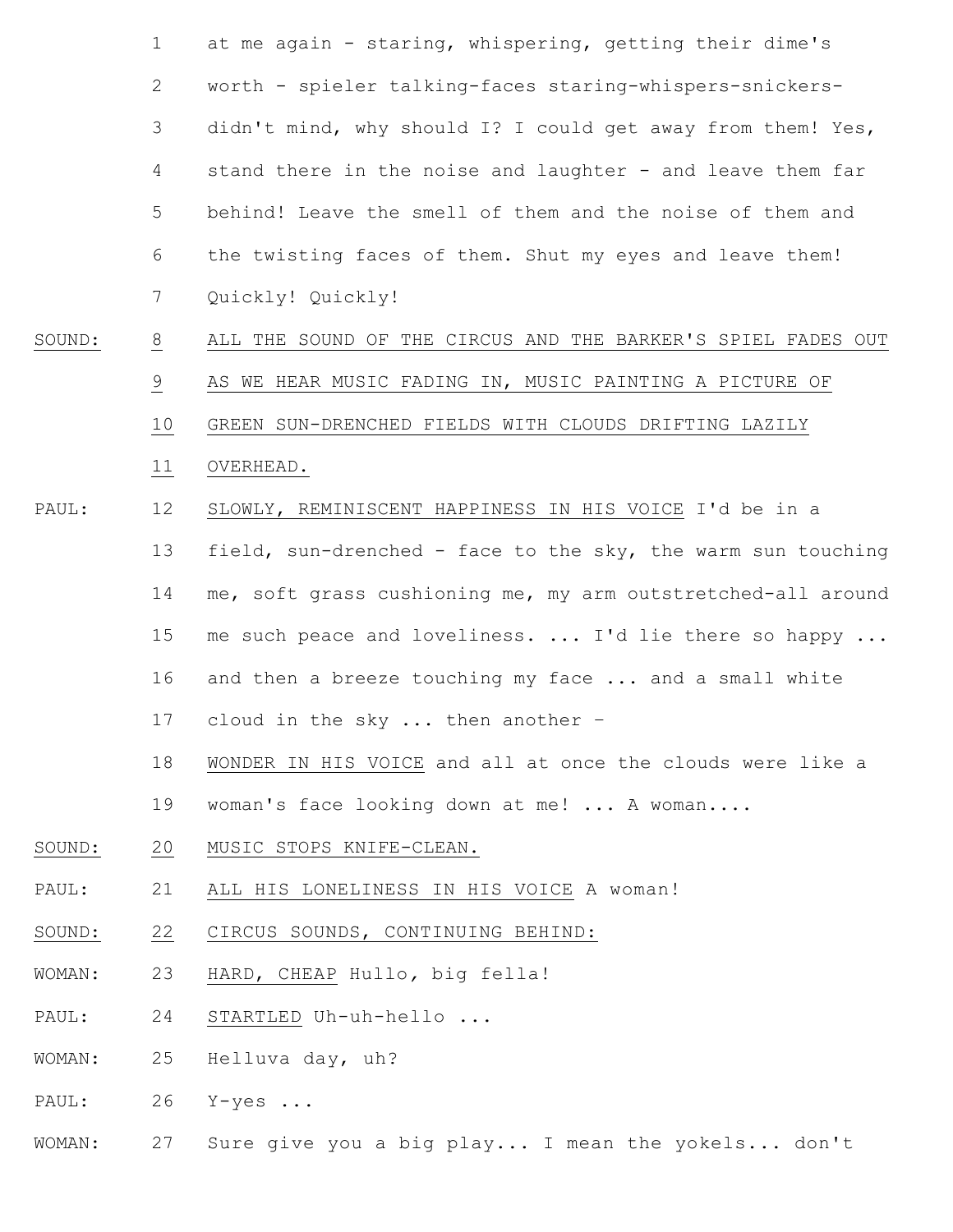1 they?

PAUL: 2 Y-yes ...

## WOMAN: PAUL: 3 4 Me, I'm with Sammy Morton... you know, the grind show? I... I...

- WOMAN: 5 6 7 Not one of the strippers, y'understand! I do a high-class dance... you know-a semi-classical! ... Sure been a long, hot day, ain't it?
- PAUL: 8 It... it has...
- WOMAN: 9 10 11 Nice walking out-in the dark ... I mean the-the air's kinda different than on the Midway ... Yeah, nice in the dark. IN CLOSE Awful nice...
- SOUND: 12 13 SOUND OF CIRCUS BACKGROUND RISES SLIGHTLY, THEN STOPS WITH:
- PAUL: 14 NOT QUITE AS VIBRANTLY AS BEFORE There was a woman...
- SOUND: 15 SOUNDS OF WIND SIGHING, CONTINUING BEHIND:
- WOMAN: 16 17 WITH A THROATY INTIMATE QUALITY IN HER VOICE NOW Let's stop walkin'...
- PAUL: 18 LOW All right...
- WOMAN: 19 SIGHING Ah, it's nice, ain't it?
- PAUL: 20 HESITANTLY Do... you like the moon?
- WOMAN: 21 22 Moon? Sure, sure! You been workin' in tent... shows long, big fella?
- PAUL: 23 So complete, the moon...
- WOMAN: 24 25 26 Boy, you sure pack 'em in! I heard tell you sell more pictures than anybody in the show! Dimes sure add up, don't they?
- PAUL: 27 I... I don't think of money very much...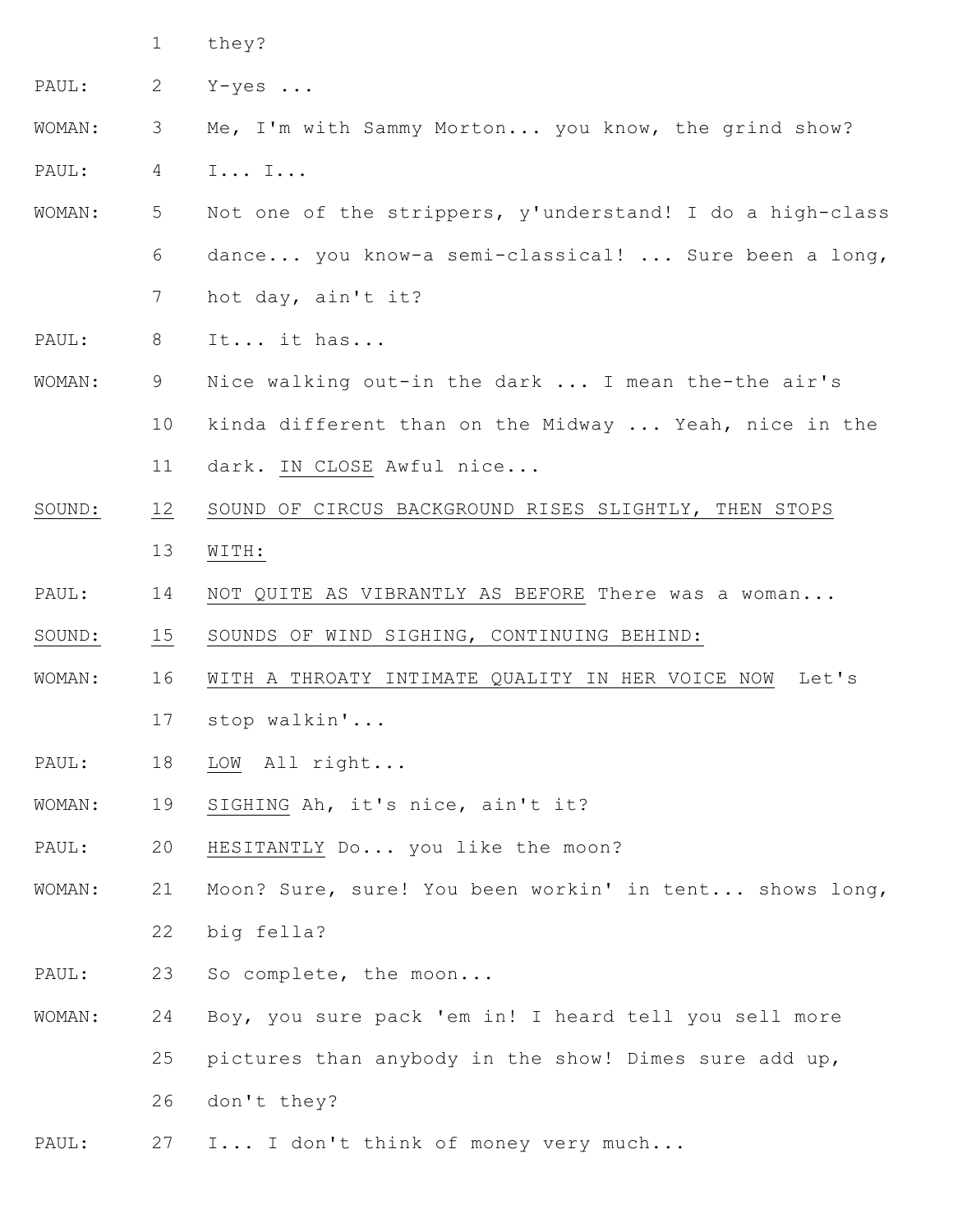- WOMAN: 1 2 HASTILY Oh, me, I don't either! I just like people or I don't... who cares what they got?
- PAUL: 3 It's... it's very kind of you...
- WOMAN: 4 Kind? What d'ya mean?
- PAUL: 5 You ... me...
- WOMAN: 6 Yeah?
- PAUL: 7 8 SLOWLY Your face ... did you ever look down from the clouds?
- WOMAN: 9 10 LAUGHS THROATILY Ya mean have I ever been high? I'm high now.... INTIMATELY I like the dark, big fella.
- SOUNDS: 11 COUNTRYSIDE SOUNDS RISE AS TRANSITION, THEN FADE OUT
	- 12 SLOWLY.
- PAUL: 13 SAYING THE WORDS FLATLY NOW There was a woman...
- SOUNDS: 14 CIRCUS SOUNDS FADE IN AND CONTINUE BEHIND:
- PAUL: 15 Talking ... they were talking...
- WOMAN: 16 17 18 19 20 21 22 23 24 25 LAUGHING THROATILY Yeah, yeah, sure, Sam, what d'ya take me for... a chump? ... HER VOICE HARDENING Well, what do you think? His face makes me sick just to look at him ... but he's got a pocketful of dough! CHUCKLING My face in the clouds... that's good, eh, Sam? So I keep lookin' up, and I don't have to see his mug! So we get along fine and last week, so last week I got a telegram from my mamma... CHUCKLING poor mamma and the mortgage... and yesterday while he was looking at me up in the clouds I got another handful o' bucks and maybe in a couple of weeks I...
	- 26 SHE BREAKS OFF SHARPLY WITH:

SOUND: 27 SOUND OF CLOSING DOOR-ALL BACKGROUND OF CIRCUS NOISES STOP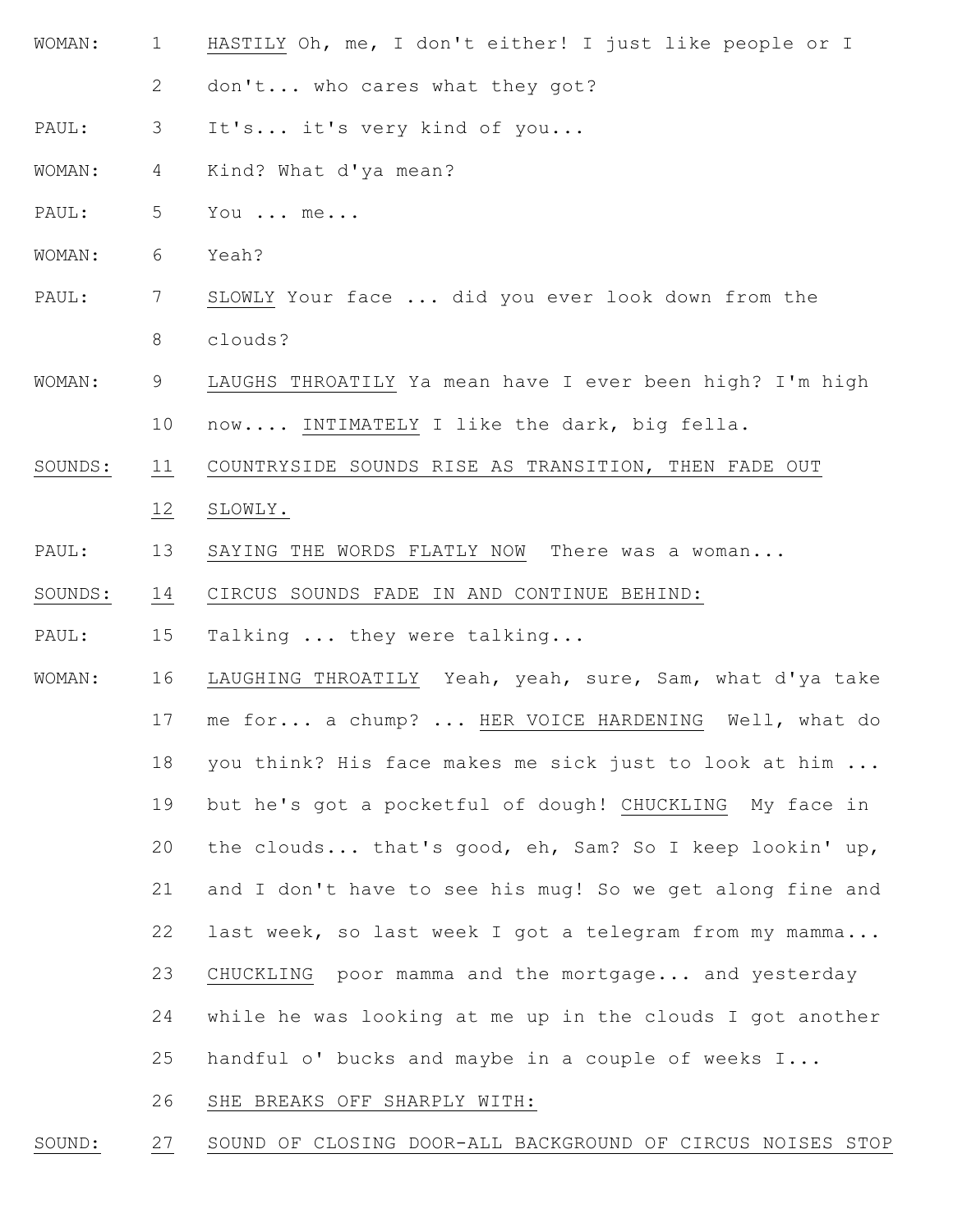- WOMAN: 1 2 3 GASPINGLY You! ... THERE IS MINGLED FRIGHT AND BRAVADO IN HER VOICE. All right, so ya heard! So what? ... What're ya starin' at? I don't like your face! You heard me... I don't like your face!
- PAUL: 5 TENSELY I gave you...
- WOMAN: 6 7 You gave me a couple o' laughs! That's all a face like yours is good for-for the laughs!
- PAUL: 8 Love...

4

- WOMAN: 9 10 11 12 13 14 15 Love! LAUGHING UPROARIOUSLY D'ya hear that? Love? D'ya think any woman could love a mug like yours? It's not a face-it's a mug, a puss, a pan! Yeah, ya hang it up in the dark and scare kids with it for Hallowe'en! Go on, beat it, get outta here! No more walks with me, big fella! I've a bellyful o' laughs and I... IN SUDDEN FRIGHT Hey, what're ya-no, stay away from me! Don't...
	- 16 ah... HER VOICE BREAKS OFF WITH:
- SOUND: 17 SOUND OF LOUD SLAP OF OPEN HAND AGAINST FACE.
- SOUND: 18 SOUND OF TRAIN, BEHIND:
- PAUL: 19 20 Go on... beat It... get out! Yeah... get out as far as I could get out!
- SOUND: 21 22 TRAIN SOUNDS, LOW AFTER A FEW SECONDS AND CONTINUING BEHIND:
- PAUL: 23 Any place...
- SOUND: 24 TRAIN SOUNDS RISE, THEN CONTINUE BEHIND:
- PAUL: 25 Anywhere...
- SOUND: 26 SOUND OF CLICK-CLACK OF RAILROAD TIES BEHIND:
- PAUL: 27 Any place, any place... anywhere... anywhere... get away,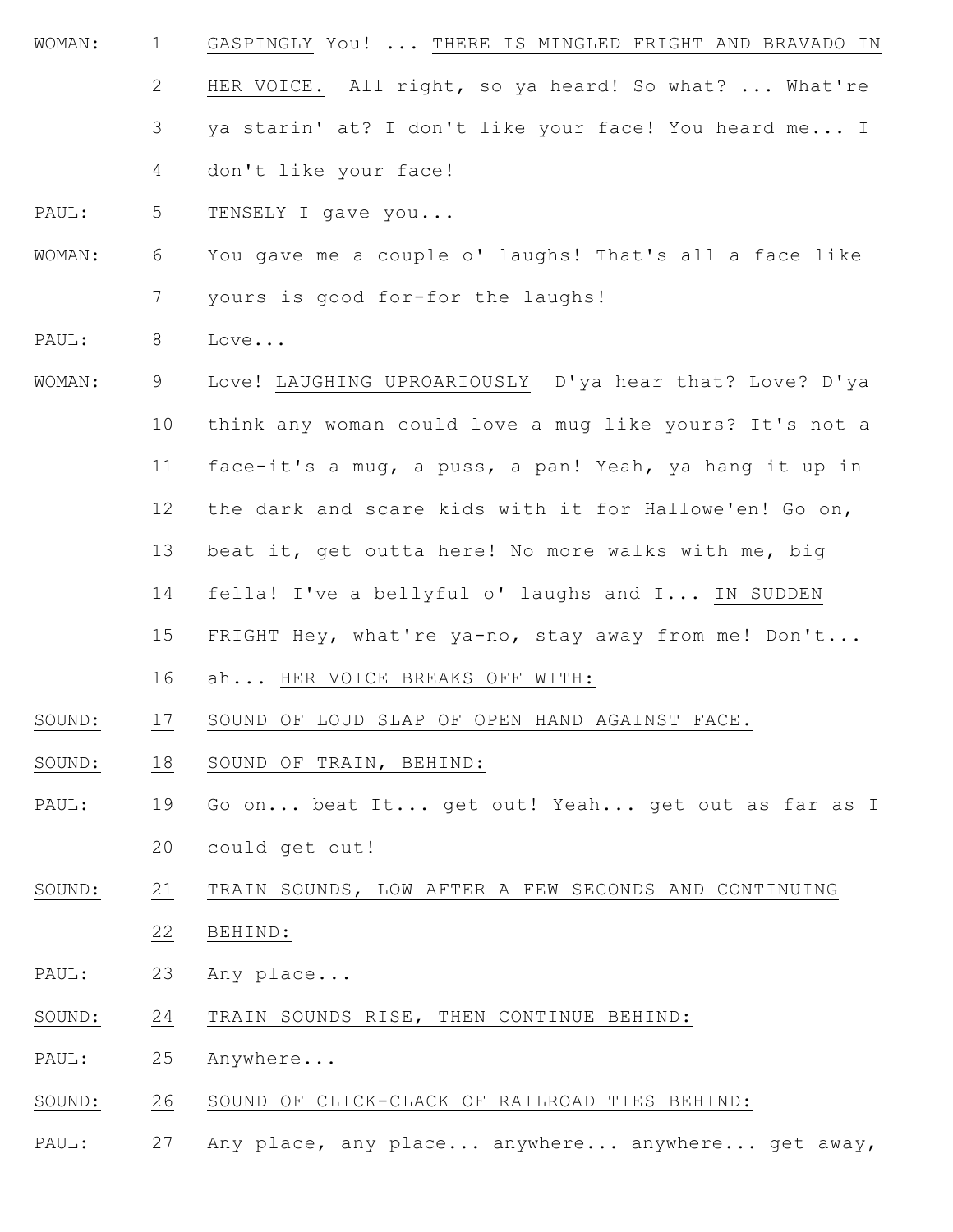1 get away... get away, get away...

- WOMAN: 2 3 THROUGH RAIL-TIE EFFECT It isn't a face-it's a mug, a pan, a puss! LAUGHING VICIOUSLY, FADES.
- SOUND: 4 5 SOUND OF TRAIN EFFECTS RISES FOR A FEW SECONDS, THEN STOPS.
- PAUL: 6 7 8 9 10 11 12 13 14 15 16 17 Get away IN LOW SEMI-MONOTONE Yeah, got away... good and far away... fields... grain... a farm... they didn't care what kind of face... just work hard ... work... work... work, hour after hour, sweat salt on my lips, work, keep working, you don't think when you work, hour after hour, day after day! The sun over the fields frying your brain... EXULTANTLY and I couldn't think, I couldn't think it was good I couldn't think! But I'm thinking now... gun in my hand... stop that thinking... gun in my hand... no! Got to think out my life... think it out clearly.... Think of that day ... *she* waved at me...

#### SOUND: 18 MUSIC BEGINS; WARM, SUN-DRENCHED BEHIND:

PAUL: 19 20 21 22 23 24 25 26 27 Was working ... bent over ... sun hot on my back ... grain thick around me filling the world, covering, hiding me.... I straightened up. Something moving through the grain on the road, climbing the hill so far away could hardly tell just what it was. Shaded my eyes from the sun. TENSELY I Saw! A woman on horse-back! No, so small... must be a girl. I saw her arm wave at me! I dropped in the grain! I hid! Leave me alone! Leave me alone! Leave me alone!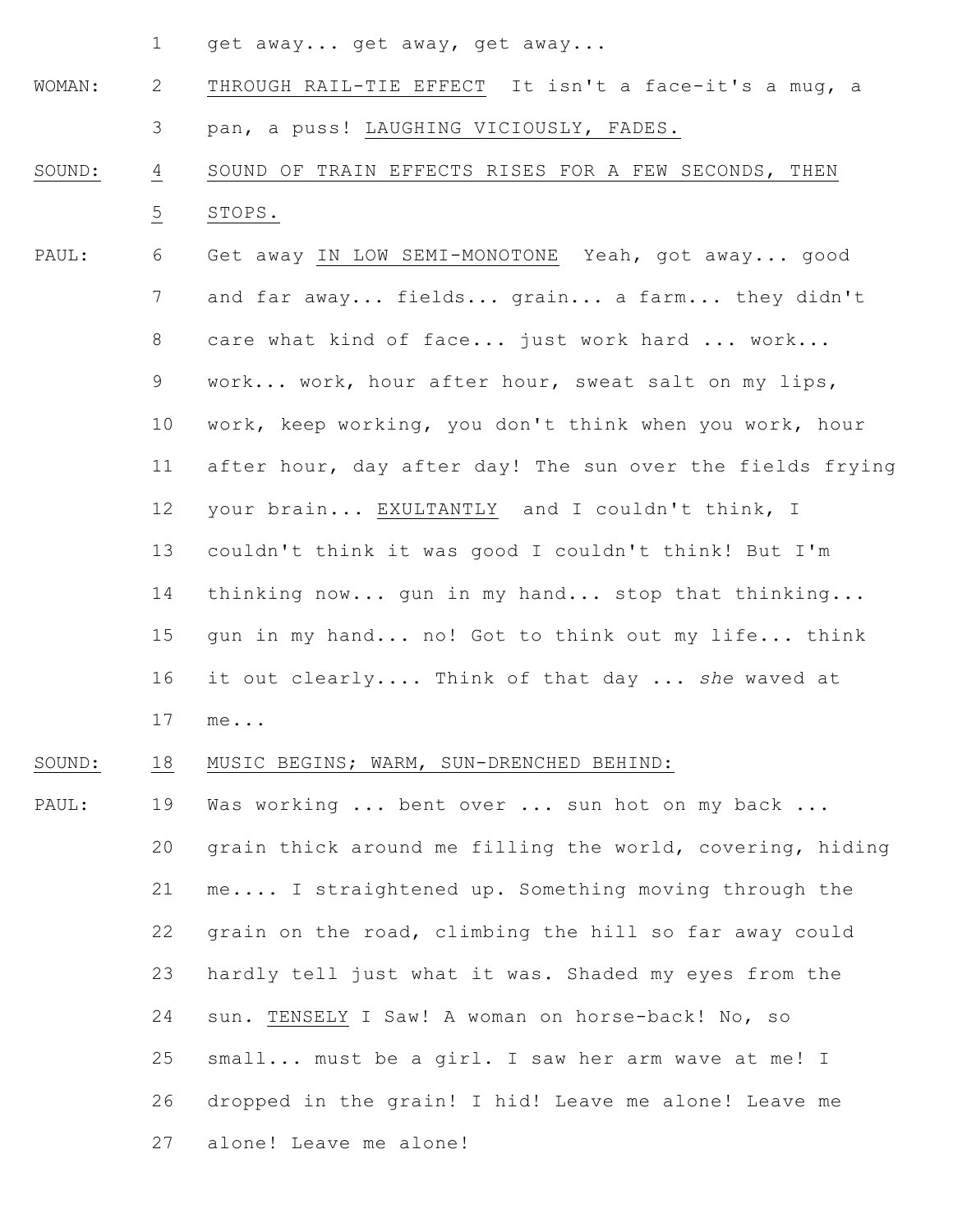- SOUND: PAUL: 1 2 3 4 5 THE MUSIC RISES FOR A FEW SECONDS, THEN CONTINUES BEHIND: The next day again! Standing in the grain... a tiny figure on horseback-waved at me! I dropped in the grain again! No! No more! just the sky and the grain and the work was all I wanted!
- SOUND: 6 THE MUSIC RISES FOR A FEW SECONDS, THEN CONTINUES BEHIND:
- PAUL: 7 8 9 10 The next day and the next... a girl on horse... back riding far off there on the road-waving at *me* in the grain! Waving at me day after day... and one day I... I didn't drop in the grain. I stood... I waved back at her.
- SOUND: 11 THE MUSIC RISES SLIGHTLY, THEN STOPS SHARPLY.
- PAUL: 12 13 Waving at me ... because she couldn't see me ... see my...
- WOMAN: 14 BACK-FADING IN AND OUT FAST Face-puss-pan-mug! ...
- PAUL: 15 16 17 So she waved at me ... and I waved back ... and soon I was waiting for that moment in the day when she'd pass in the distance and her arm would lift toward me.... I
	- 18 waited for that ... just waited....
	- 19 20 21 22 Then I was thinking about her all the time... I had so much time to think in my loneliness! What did she look like... what *did she look like?* I... I don't remember how... in spite of myself one day I was hiding in the
	- 23 grain at the edge of the road-waiting-for her...
- SOUND: 24 SOUND OF HORSE'S HOOFS APPROACHING, FADING IN BEHIND:
- PAUL: 25 26 TENSELY Wanted to run yet I stayed! ... Wanted to cover my eyes yet I looked! ... Looked with eyes as big as all
	- 27 my loneliness!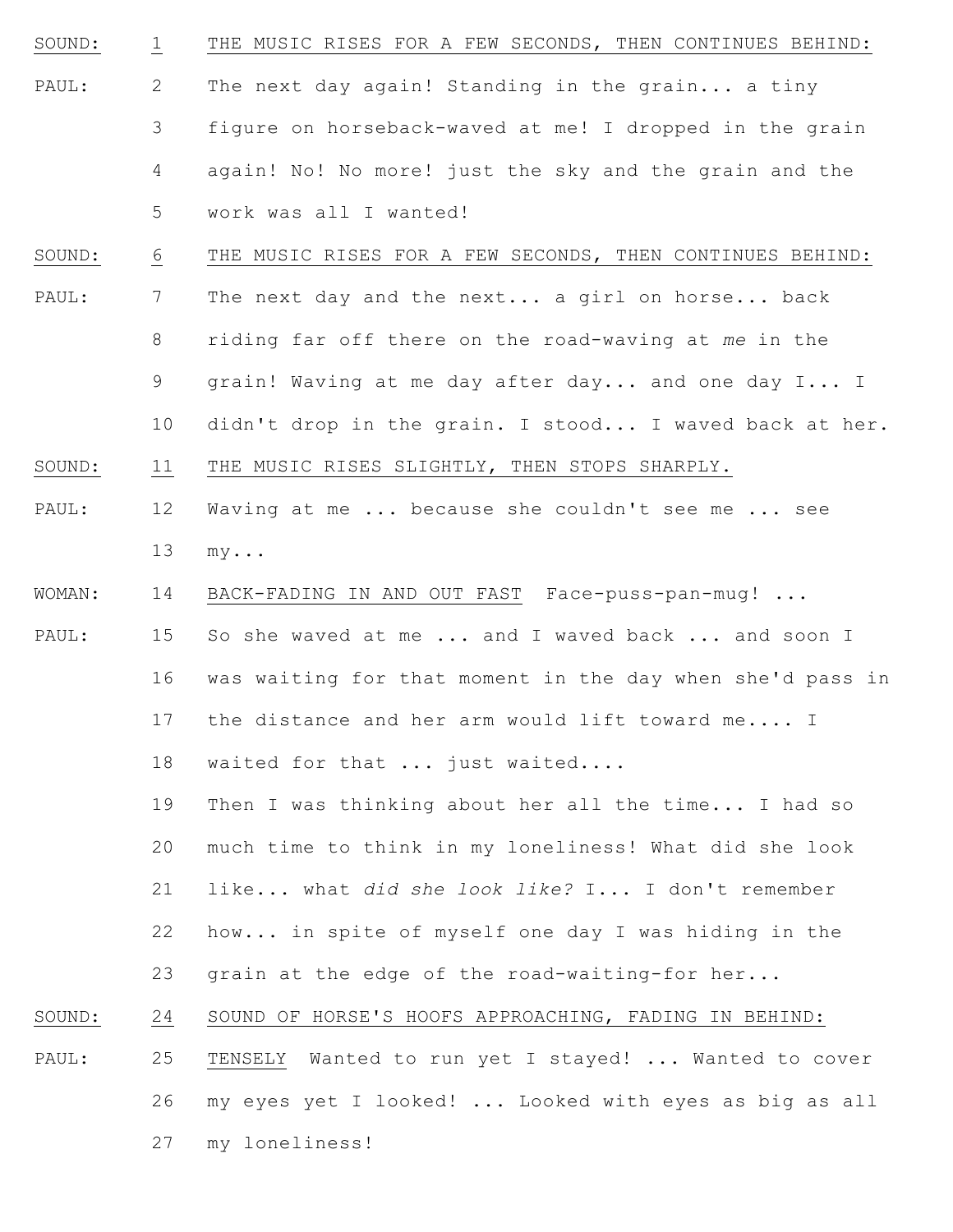SOUND: 1 SOUND OF HORSE AMBLING SLOWLY ALONG; THE HORSE SUDDENLY

SNORTS.

2

- PAUL: 3 4 5 Horse knew I was there ... she didn't.... She started singing a little song as she passed... a song without meaning... warm as the sun....
- GIRL: 6 7 SINGS A WORDLESS, HAPPY LITTLE SONG, FADING OUT WITH THE SOUND OF THE HORSE'S HOOFS.
- PAUL: 8 9 And I saw! WITH WONDER IN HIS VOICE I saw her! Face as lovely as mine was ugly! Young... lovely... young...
	- 10 11 12 13 lovely... the words tumbled over and over in my head as I watched her go by! Young and lovely! ... I began to see *her* face everywhere in the grain, in the sky and at night in the dark.
- VOICE: 14 WHISPERING Ugliest Man in the World...
- PAUL: 15 16 17 ... Thinking of the loveliest face in the world. I tried to stop but I couldn't! The loneliness in me was a pain I couldn't endure any more!
- SOUND: 18 SOUND OF HORSE'S HOOFS FADE IN AND OUT TOGETHER WITH THE
	- 19 GIRL SINGING HER WORDLESS LITTLE SONG.
- PAUL: 20 21 22 23 24 25 26 27 Again and again I hid in the grain and watched her go by me. Just a quick moment... and then she was gone... and I was left in loneliness again ... But I couldn't meet her... I knew that one look at my face and she'd screamshe'd run... yes even laugh! Laugh, laugh, and if she laughed I knew my world would end-crack in the laughter and crush me under! ... LOW-BROODINGLY If she couldn't see my face.... Yes, if she were blind! Read a book like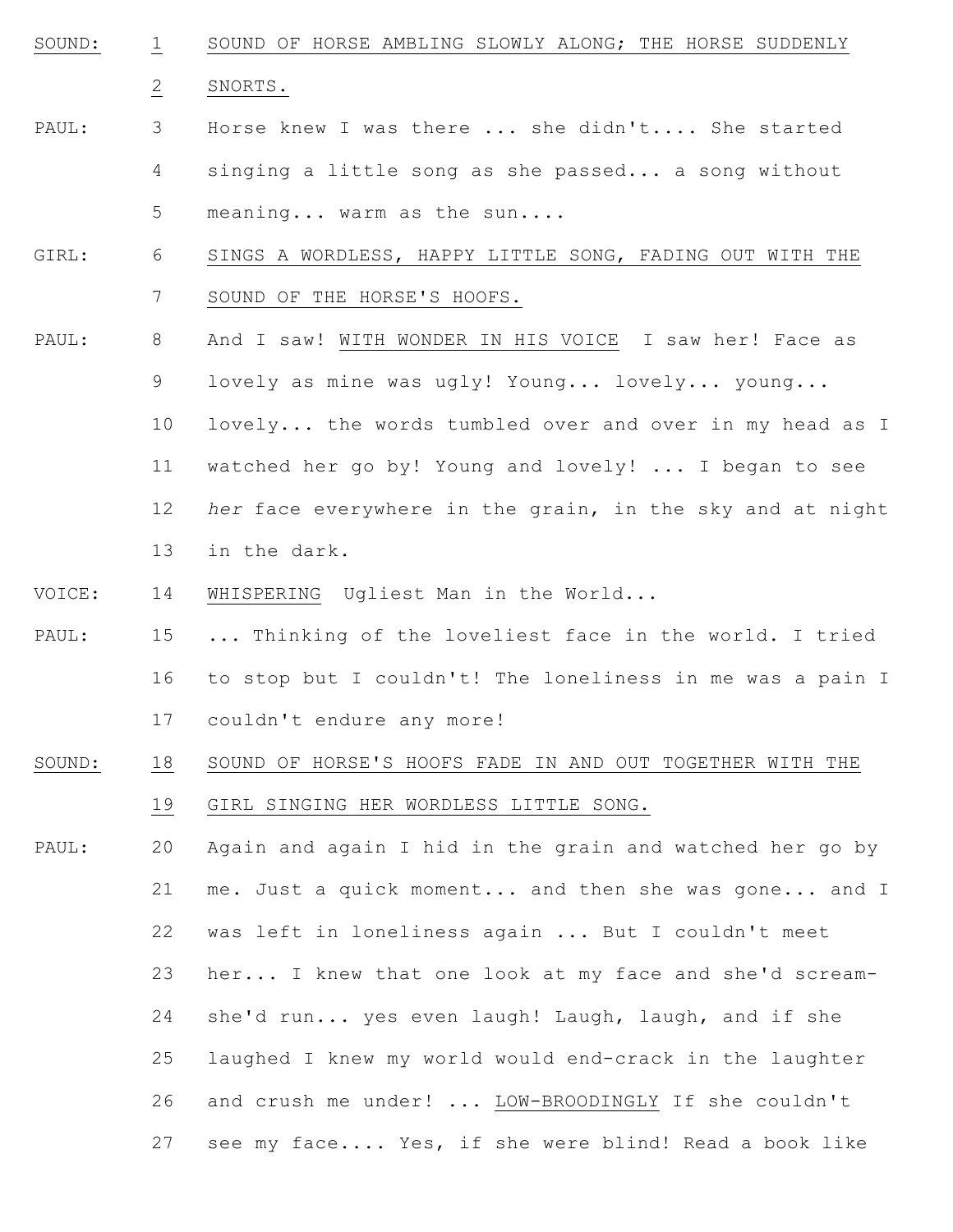| $\mathbf{1}$ | that somewhere woman never saw the man she loved if         |
|--------------|-------------------------------------------------------------|
| 2            | she couldn't see me! Only know me as I am, my voice, my     |
| 3            | thoughts, my dreams, ambitions! If she couldn't see!        |
| 4            | Dangerous dreams day-dreams that brought me to a gun        |
| 5            | in my hand  WITH MISERY IN HIS VOICE But I had nothing!     |
| 6            | So I had dreams of her, blind, not knowing my face! Not     |
| 7            | knowing and her face close to mine and her lips I said      |
| 8            | it, yes I said it over and over again Mother in             |
| 9            | Heaven if she were only blind! If she were only blind!      |
| 10           | WITH SELF-HORROR IN HIS VOICE Wish father to the deed       |
| 11           | that day working in the grain looked up she was             |
| 12           | riding by so early why so early? Her little hand            |
| 13           | waving at me then the rush of an auto                       |
| 14           | SOUND OF SHRIEK OF AUTO BRAKES, FAR BACK, TOGETHER WITH THE |
| 15           | SCREAM OF THE GIRL.                                         |
| 16           | BREATHING HEAVILY I ran, the grain tearing at me            |
| 17           | holding me back! In a moment she was in my arms!            |
| 18           | SHOCK AND CONFUSION IN HER VOICE Help me please help        |
| 19           | me! I can't see! ON A RISING TEARFUL NOTE I can't see!      |
| 20           | AFTER A PAUSE-SLOWLY, DOWN Can't see! I dreamed it, prayed  |
| 21           | and now                                                     |
| 22           | TEARFULLY IN BACKGROUND I can't see!                        |
| 23           | IN CLOSE What have I done? What have I done?                |
| 24           | FADING IN AND OUT FAST Concussion nerve block               |
| 25           | CONFUSEDLY No, I I had nothing to do with it just a         |

SOUND:

PAUL:

GIRL:

PAUL:

GIRL:

PAUL:

VOICE:

PAUL:

26 thought... I... I had only *thought!* But now she couldn't

27 see me ... as I was! IN GROWING EXULTATION *Couldn't see me!*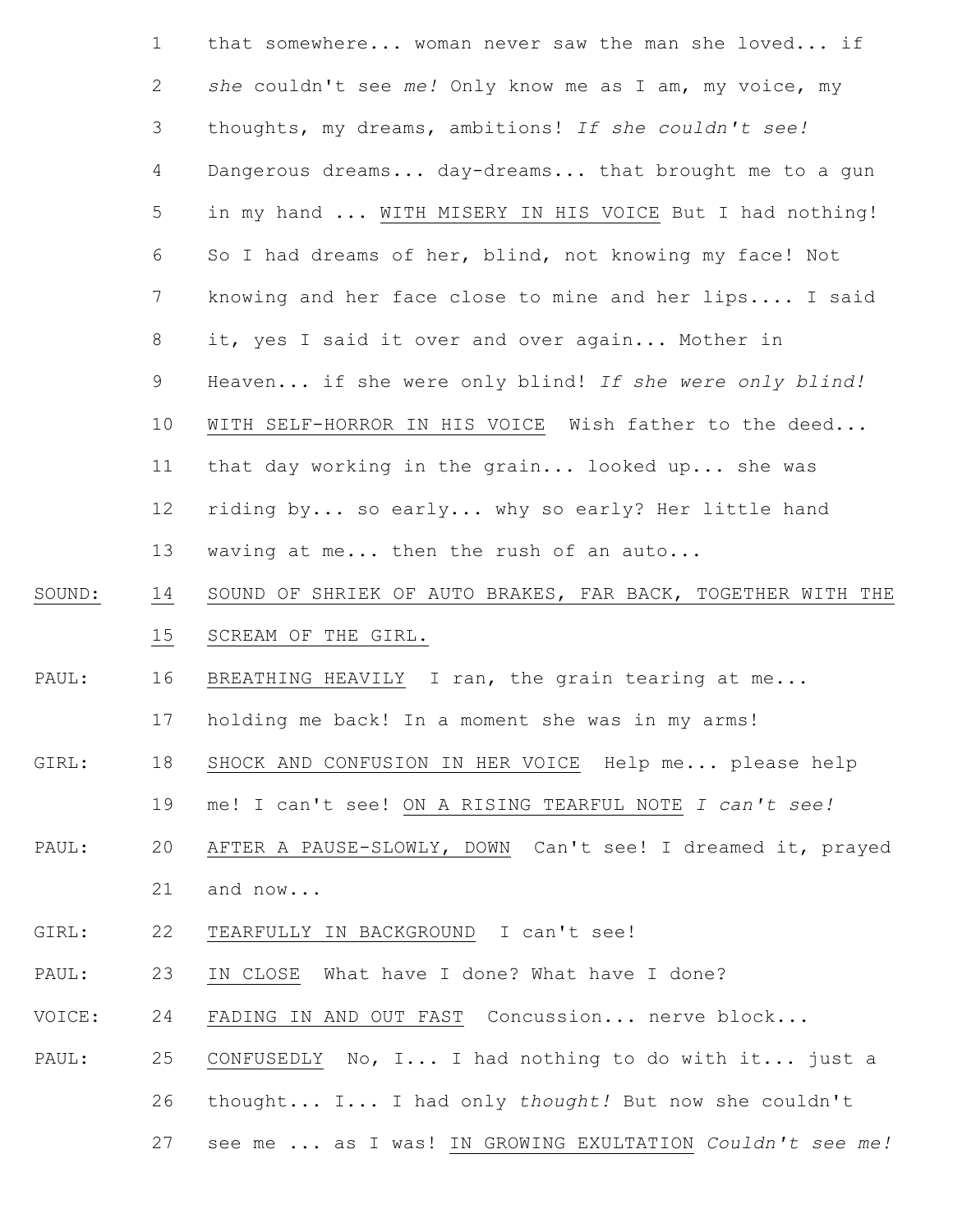- GIRL: 1 2 FADING IN FAST You've been very kind to me, Mr. Martin... Paul...
- SOUND: 3 MUSIC BEGINS, SINGING BEHIND:
- PAUL: 4 Music-everlasting music in my ears!
- SOUND: 5 THE MUSIC RISES, THEN CONTINUES BEHIND:
- GIRL: 6 Come here every day, won't you?
- SOUND: 7 THE MUSIC RISES, THEN CONTINUES BEHIND:
- GIRL: 8 It's so good having you to talk to...
- SOUND: 9 THE MUSIC RISES, THEN CONTINUES BEHIND:
- GIRL: 10 You've made these wonderful days, Paul!
- SOUND: 11 MUSIC RISES JOYOUSLY AND CONTINUES BEHIND:
- PAUL: 12 Music... everlasting music... her voice... being with
	- 13 her... knowing her... and she...
- SOUND: 14 THE MUSIC RISES, THEN CONTINUES BEHIND:
- GIRL: 15 You've such a good mind, Paul... the best I've ever known,
	- 16 I needed a mind like yours!
- SOUND: 17 MUSIC RISES, AND LAUGHS JOYOUSLY BEHIND:
- GIRL: 18 LAUGHING HAPPILY I'm laughing, Paul, because you've made
	- 19 me happy again... you, Paul... and I... I bless you for
	- 20 it!
- SOUND: 21 MUSIC RISES IN A FAST QUICKSILVER MOVEMENT BEHIND:
- PAUL: 22 23 Happy days... endless days... quicksilver days... then *the day....*
- SOUND: 24 THE MUSIC STOPS SUDDENLY, OMINOUSLY.
- GIRL: 25 FADING IN FAST Paul, I've been waiting for you!
- PAUL: 26 THE LOVE OF HER IN HIS VOICE I wanted to be here sooner

27 but the grain...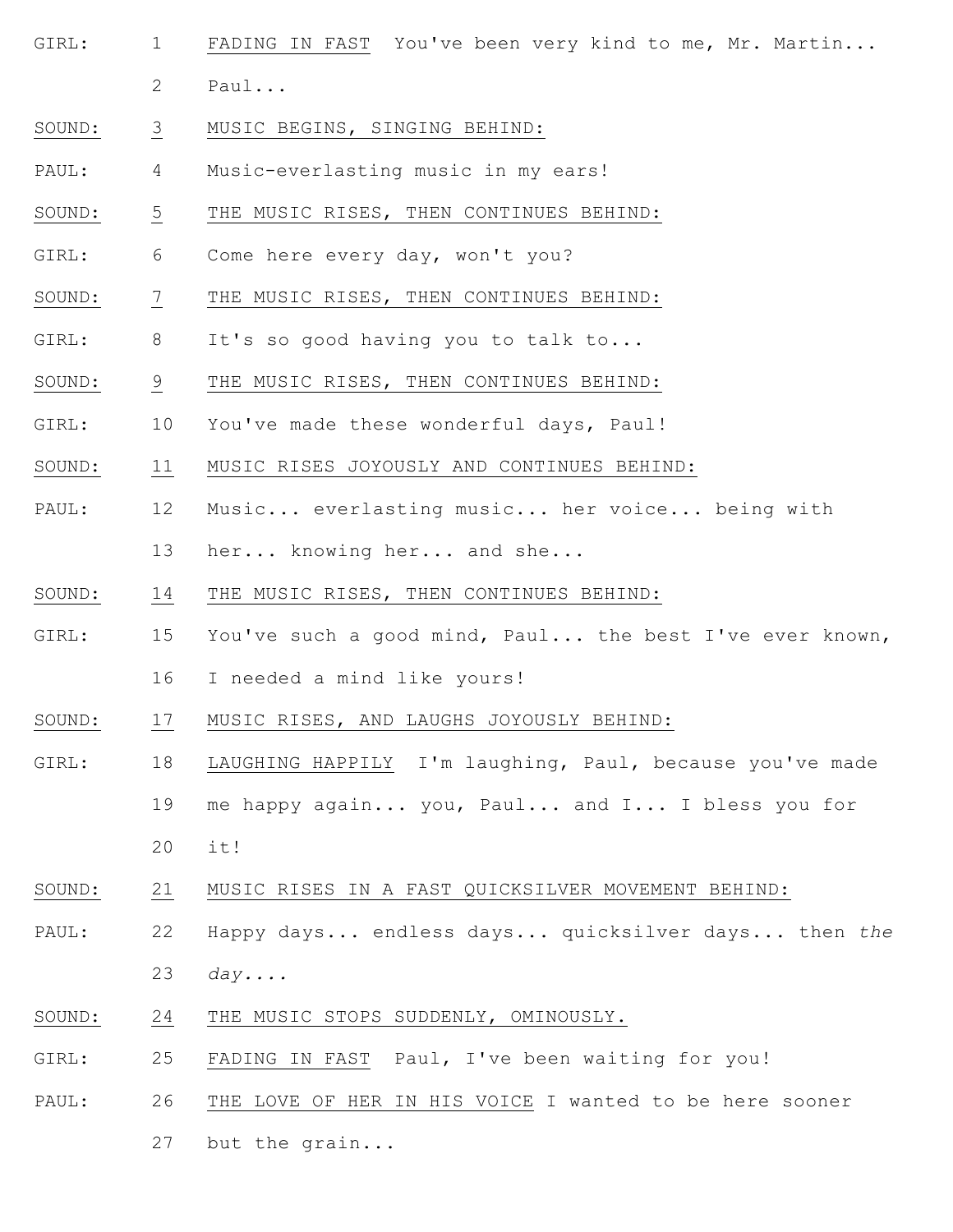- GIRL: PAUL: 1 2 LAUGHINGLY The grain! Is it very tall and bold now, Paul? Very!
- GIRL: 3 Remember how the grain used to keep us apart? Before I
	- 4 even knew you! I'd wave and the grain was between us, and

5 I never knew you!

- PAUL: 6 IN CLOSE Is knowing me ... important?
- GIRL: 7 LOVINGLY Paul...
- PAUL: 8 Do you know me now?
- GIRL: 9 You're the only one I've wanted to be with me....
- PAUL: 10 Do you know me now?
- GIRL: 11 You know so little about me to ask me that....
- PAUL: 12 You're ... lovely....
- GIRL: 13 My family... why I came to live out here alone....
- PAUL: 14 So very lovely....
- GIRL: 15 16 17 Paul... Paul, listen to me! I know you now better than I could if my eyes were open and twice as wise as they ever could have been!
- PAUL: 18 You're lovely....
- GIRL: 19 And so are you....
- PAUL: 20 SLOWLY You've never seen me....
- GIRL: 21 22 When people have talked together as much as you and I ... every little hope and hurt, dream and plan ... don't they
	- 23 know more than if they looked at faces? And what do you
	- 24 look like, Paul?

PAUL: 25 I...

- GIRL: 26 No, let me guess! I've sat here in the dark and seen your
	- 27 face so many times before me!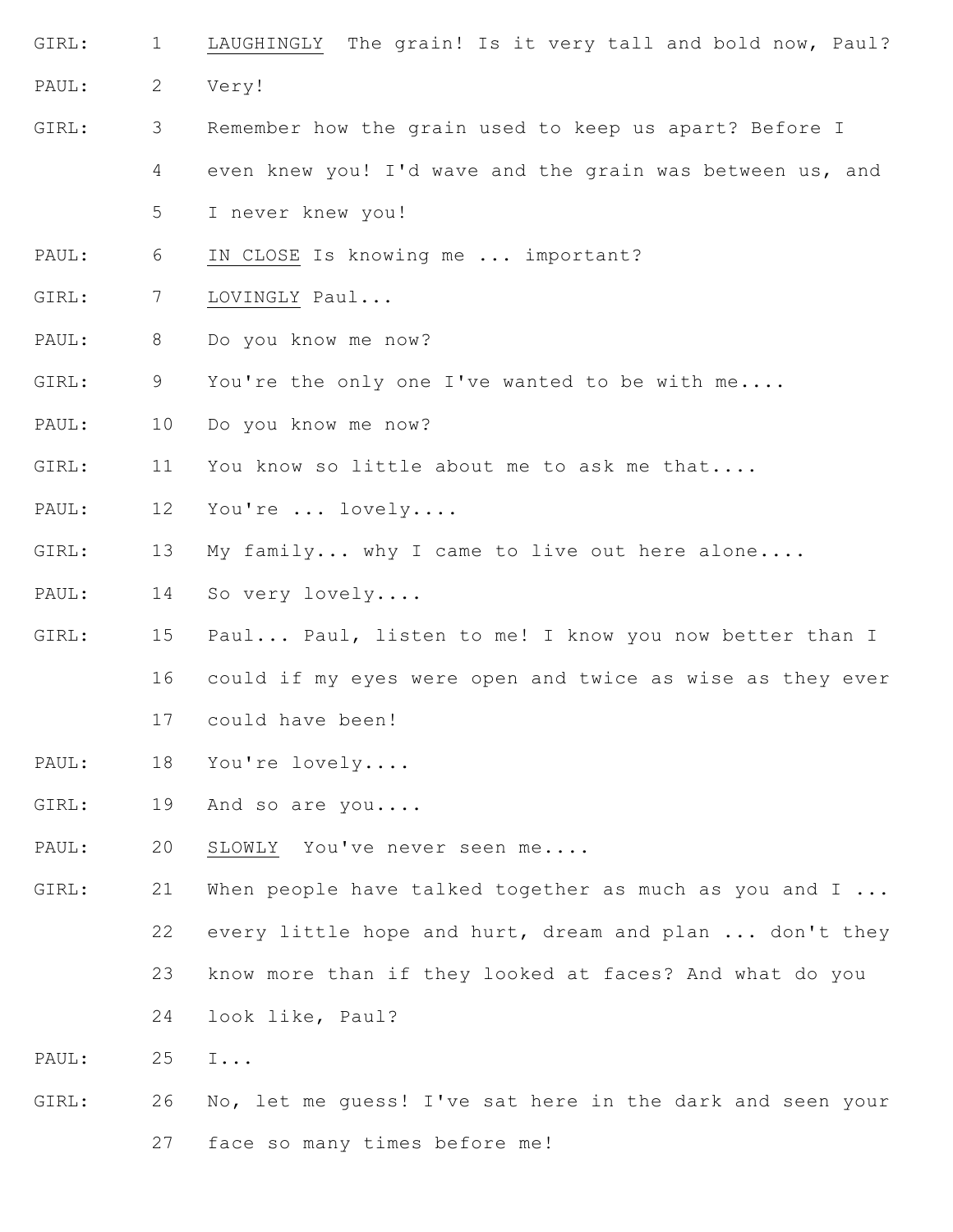PAUL: 1 My face ...

- GIRL: PAUL: GIRL: PAUL: GIRL: PAUL: GIRL: PAUL: GIRL: PAUL: GIRL: PAUL: GIRL: 2 3 4 5 6 7 8 9 10 11 12 13 14 15 16 17 18 19 20 21 22 23 24 25 26 Yes, let me tell you! It's a large virile face... a face that matches up with all the strength of you! Strong straight mouth, firm chin, skin brown yet soft, straight nose that's not too small... LAUGHING SOFTLY yet not too large! And then your eyes... Eyes! Oh, yes, your eyes! I'll tell you about your eyes! They're large and dark ... and gentle ... gentle as the way of you, Paul.... Well, how close was I to knowing you? WITH EFFORT Give me ... your hand.... No, not I don't want to touch your face! You... Later, yes, but not now, Paul! I want you to read me something! Read... Yes, so strange we were talking about faces when I've had this book for you to read me. One of my favorites... of a man with courage! Look... do you know the book, Paul? BEGINS TO READ "Cyrano de..." BREAKS OFF*.* Yes, brave Cyrano de Bergerac! You've read the play, of course? I... I never have.... Then I envy you! I wish I'd never read it so that I could read... hear it all over again! Please read it for me...
	- 27 start any place! . . . Read it, Paul!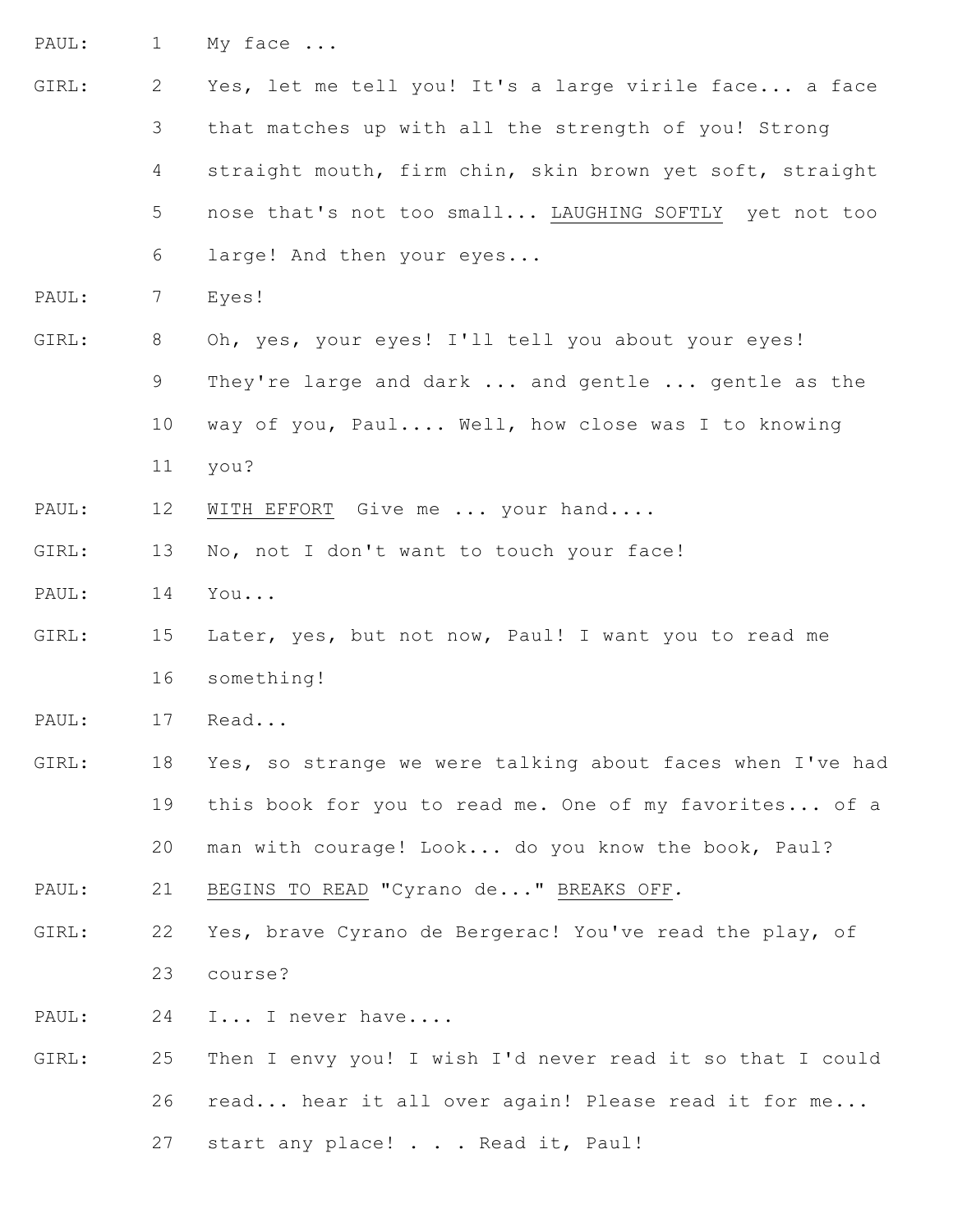- PAUL: 1 2 BEGINS TO READ SLOWLY "Thou lovest her? Tell her! For I do surmise thou art a hero in her eyes!"
- GIRL: 3 4 That was Le Bret! Cyrano's friend! Now go on, read Cyrano's speech!

#### PAUL: 5 BEGINS TO READ AGAIN WITH SLOWLY INCREASING DIFFICULTY

- 6 7 8 9 10 "Nay. Shall I woo the loveliest maid in France... look at me, friend, with my poor big devil of a nose... I dream, even I, of walking 'neath that beam, loving, beloved. As I dream my soul expands, exults, but soars to fall. I see my profile shadowed on the wall."
- GIRL: 11 You read it with your heart, Paul....
- PAUL: 12 He was ... ugly?
- GIRL: PAUL: 13 14 15 16 17 18 19 The rest of him was beauty... just his nose.... Read Cyrano's lines and I'll try to remember Roxane's. She was the woman he loved, and he never dared tell her of his love because of his ugliness. Read, Paul... the top of the page! Roxane calls "Sister! Oh, Sister!" Read, Paul! READING *"*No, call no one here. Ere you come back, I should have gone away. I longed for harmony to end my
	- - 20 day."
- GIRL: 21 IN CLOSE *"*I love you! Live!"
- PAUL: 22 23 24 "In fairy tales, long since, the princess said that, and the ugly prince lost all his plainness in that sudden sun. But, see! I finish as I was begun!"
- GIRL: 25 "I made your grief, I, I!"
- PAUL: 26 "You made my bliss. I lacked all woman's kindness ...
	- 27 even this.... My mother found me ugly. And I had no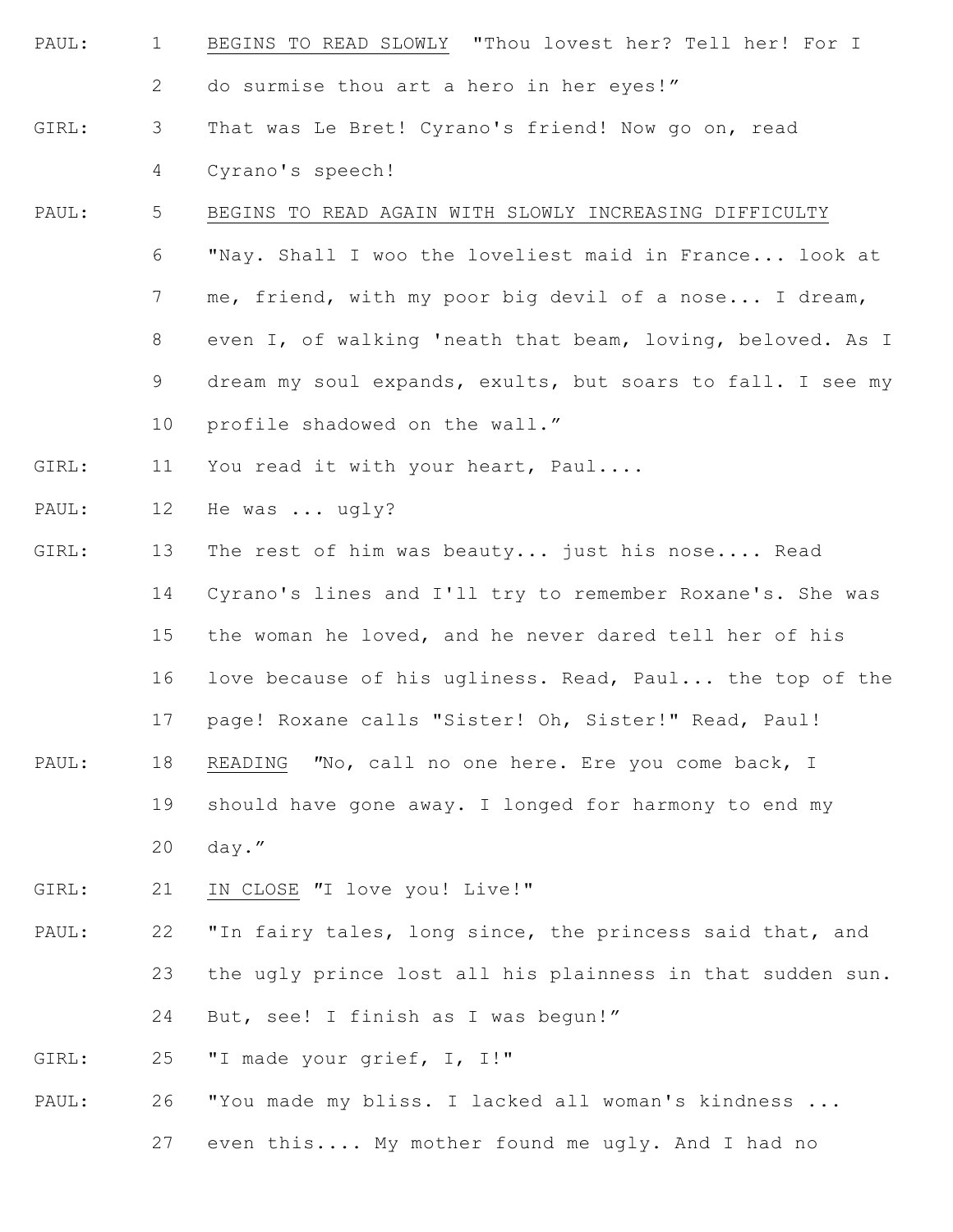- 1 sister. Lest they mock an ugly lad, I shunned all women.
- 2 You became my friend. One soft gown brushed my path
- 3 before the end."
- GIRL: 4 5 And then the moon comes out and Le Bret says, "Thy other love!" Cyrano loved the moon!
- PAUL: 6 "Welcome, fair friend above."
- GIRL: 7 "I loved but once, and twice I lose my love!"
- PAUL: 8 BROKENLY "I loved but once, and twice I lose my love ..."
- GIRL: 9 Paul! You ... cry? ...
- PAUL: 10 Cry? What is there to cry about?
- GIRL: 11 12 It's true! There's no reason to cry! just a play... in life no man could be such a fool!
- PAUL: 13 SOFTLY Goodbye....
- GIRL: 14 15 Goodbye? No, no, don't leave me, Paul! I haven't had a chance to tell you! Tomorrow I go!
- PAUL: 16 SLOWLY You?
- GIRL: 17 My family ... I'm strong enough to be moved now....
- PAUL: 18 Where...
- GIRL: 19 20 21 22 Paul, we've talked so much of anything and everything but never of this! My eyes... an operation... I'll see again! That's why I didn't want to see your face with hands! I'll see you with my *eyes,* Paul! FADING See you with my
	- 23 eyes! See you with my eyes!
- PAUL: 24 BUILDING See again! See again! See *what?*
- SOUND: 25 SOUND OF CHILDREN LAUGHING IN BACKGROUND.
- PAUL: 26 A face to laugh at!
- VOICE: 27 Ugliest Man in the World!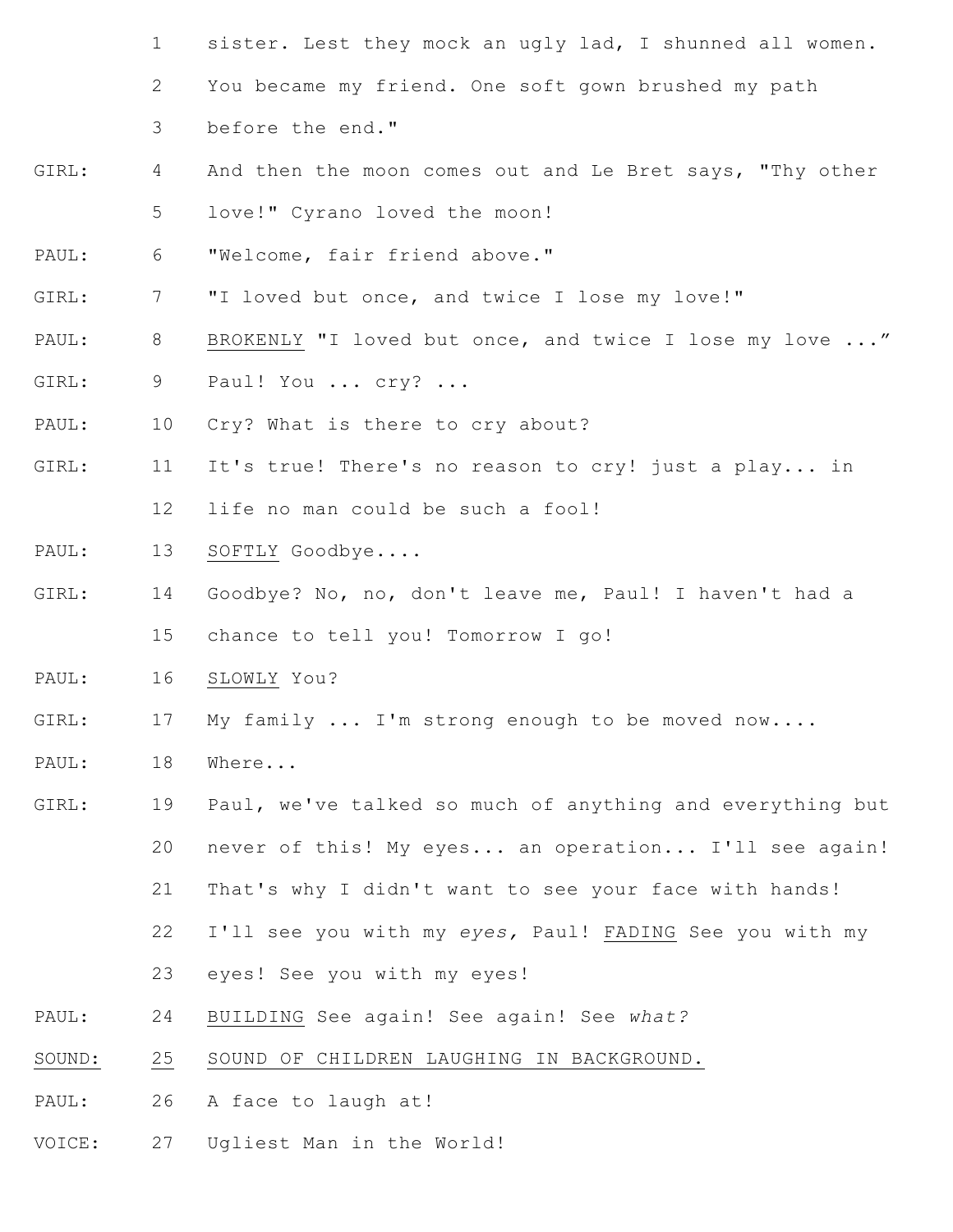PAUL: 1 A face to jeer at!

#### WOMAN: 2 IN BACKGROUND A puss-a pan-a mug!

- PAUL: VOICES: PAUL: SOUND: GIRL: PAUL: GIRL: PAUL: GIRL: PAUL: GIRL: PAUL: 3 4 5 6 7 8 9 10 11 12 13 14 15 16 17 18 19 20 21 22 23 24 25 Face to shout at! BROKENLY But not to love! Not to love! "Never will I, so long as I am master, let beauty so divine meet such disaster... ugliness mar perfection." Cyrano, I read you a thousand times because *she* read you! The author gave you a paper nose, but my ugliness is flesh and blood! Flesh and blood! Flesh and blood to see, to hateshe'll never see me never never! Lift the muzzle, press the trigger trigger cold against my finger cold as death but life is colder thoughts in my mind like a whirling circle! WHISPERING OVER AND OVER Ugliest Man in the World-Ugliest Man in the World... THROUGH THE ABOVE Press the trigger, press the trigger, press the trigger... GASPS WITH: SOUND OF DOOR OPENING IN BACKGROUND. BACK Paul? LOW AND TENSELY Who is it? FADING IN FAST Paul! Ah! ... Paul, where's the light? You see! It's been weeks... I've been searching... where's the light, Paul? Forget me!
- GIRL: 26 So dark... in your hand... what... AS SHE FEELS GUN Oh,

27 Paul!